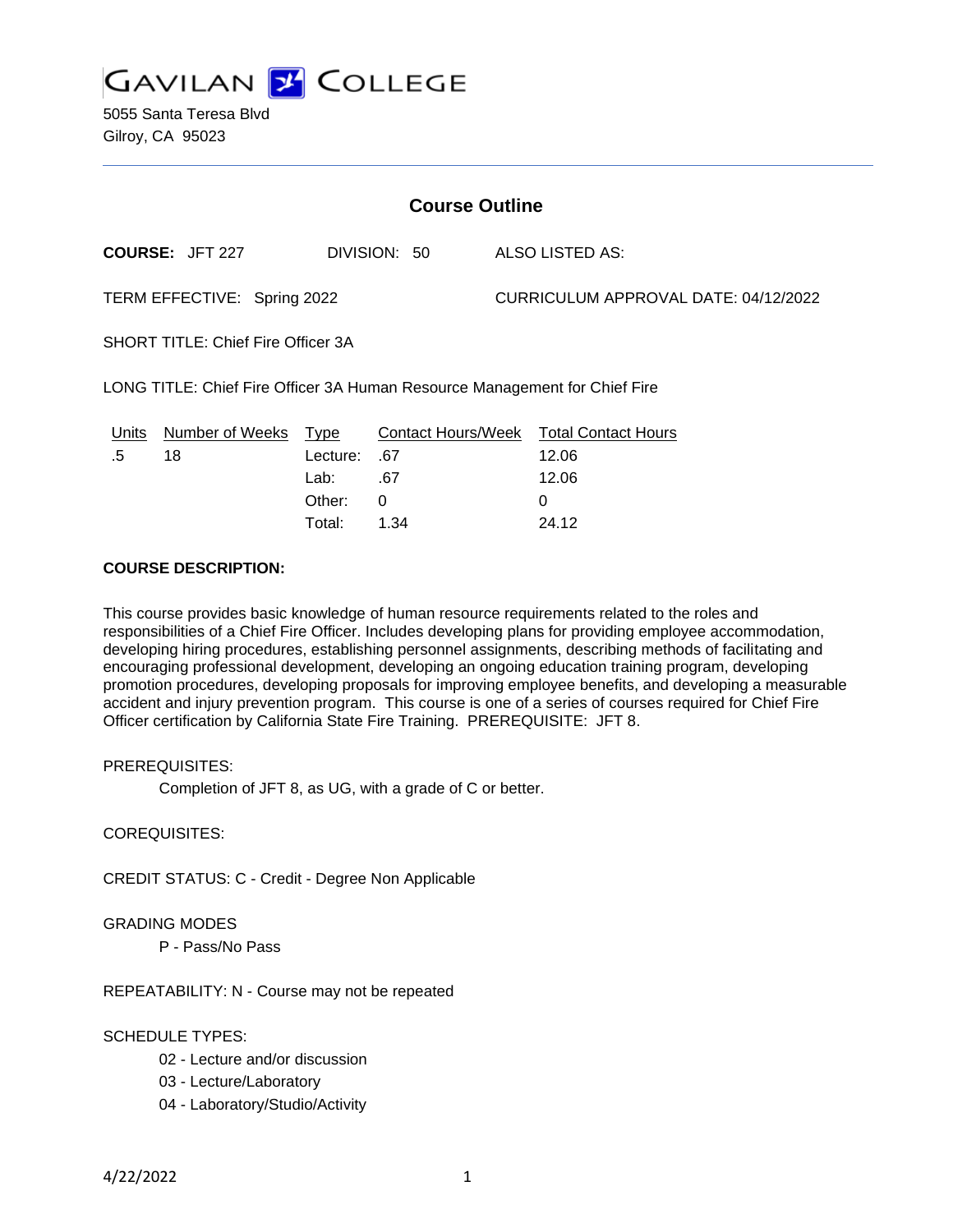### **STUDENT LEARNING OUTCOMES:**

By the end of this course, a student should:

1. Identify different levels in the Executive Chief Officer certification track, the courses and requirements for Chief Fire Officer certification, and Develop an ongoing Education Training Program specific to agency mission and goals

2. Apply the requirements of the California Firefighters Procedural Bill of Rights Act to the roles and responsibilities of the Chief Fire Officer.

## **COURSE OBJECTIVES:**

By the end of this course, a student should:

1. Demonstrate knowledge of the Incident Command System (ICS)

## **CONTENT, STUDENT PERFORMANCE OBJECTIVES, OUT-OF-CLASS ASSIGNMENTS**

Curriculum Approval Date: 04/12/2022

## **LECTURE CONTENT:**

- I. Chief Officer Certification Process (.5 Hours)
- A. Executive Chief Officer certification track
- 1. Company Officer
- 2. Chief Fire Officer
- 3. Executive Chief Officer
- B. Courses required for Chief Fire Officer
- C. Requirements for Chief Fire Officer
- D. Certification task book process
- E. Certification testing process
- II. Chief Fire Officer (3 hour)
- A. Requirements for Chief Fire Officer certification in California
- B. Wildland Fire Officer II certification as a co-requisite for Chief Fire Officer certification in California
- III. Duties for Fire Officer III (3 hours)
- A. Qualifications of a Fire Officer III
- B. Prerequisite knowledge of a Fire Officer III
- C. General prerequisite skills of a Fire Officer III
- D. Human resource management duties of a Fire Officer III
- E. Community and government relations duties of a Fire Officer III
- F. Inspection and investigation duties of a Fire Officer III
- G. Emergency service delivery duties of a Fire Officer III
- H. Health and safety duties of a Fire Officer III
- I. Emergency management duties of a Fire Officer III
- J. Administrative duties of a Fire Officer III
- IV. Duties for Wildland Fire Officer II (4 hours)
- A. Requisite knowledge required of a Wildland Fire Officer II
- B. Mobilization duties of a Wildland Fire Officer II
- C. Suppression duties of a Wildland Fire Officer II
- V. Managing Personnel (1.5 hours)
- A. Agency's policies and procedures
- B. Legal requirements for reasonable accommodations
- C. Develop plans for providing employee accommodation and communicate results orally and in writing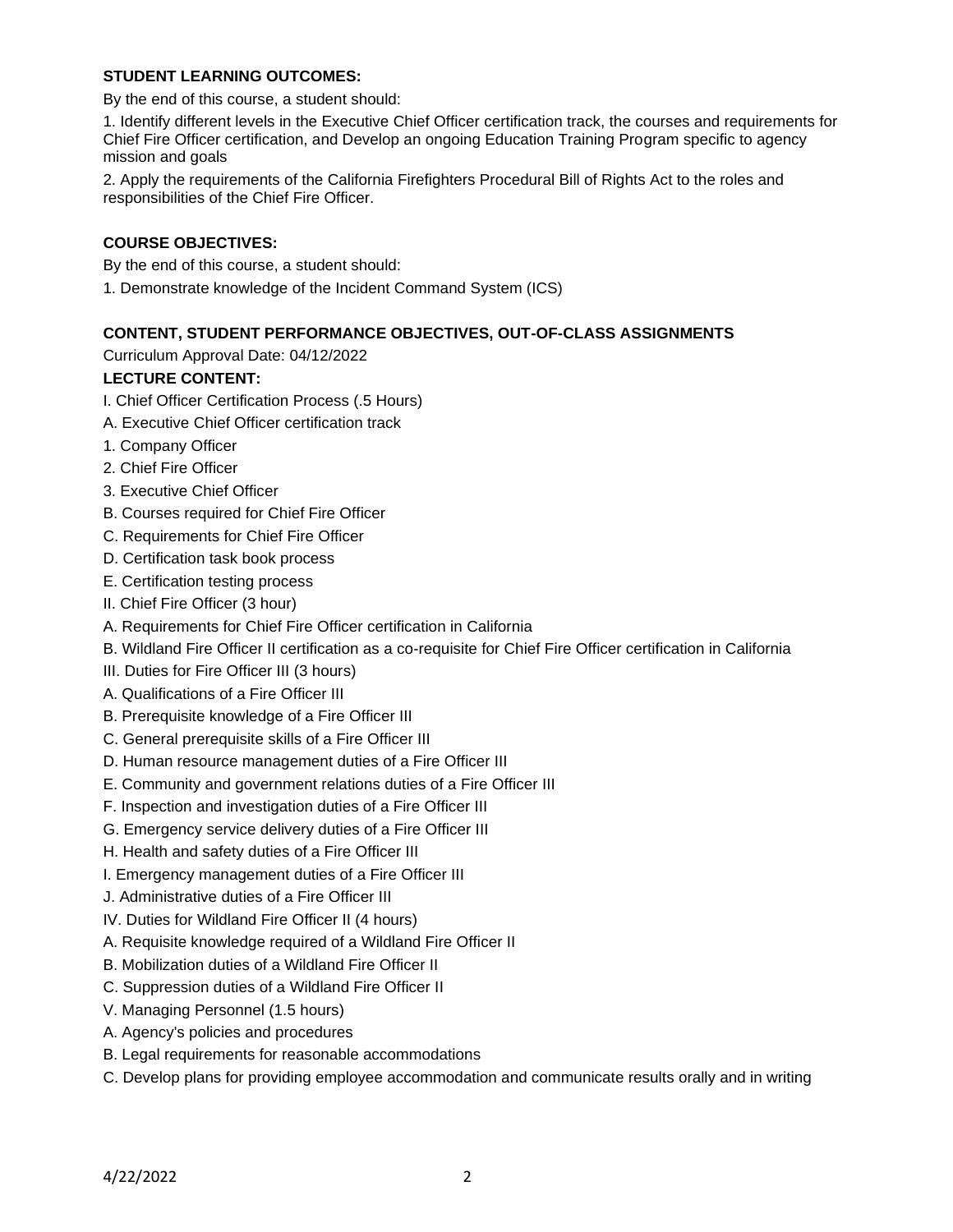# **LAB CONTENT:**

VI. Developing Hiring Procedures (1 hours)

A. Applicable regulations and standards; policies and procedures; and federal, state/provincial, and local laws

- B. Hiring procedure components
- C. Hiring procedures to ensure validity
- D. Communicate hiring procedures to appointing authority orally and in writing
- VII. Establishing Personnel Assignments ( 1 hours)
- A. Minimum staffing requirements of the AHJ
- B. Available human resources
- C. Factors to consider when assigning personnel
- D. Available human resources can best meet operational needs
- E. Policies and procedures
- F. Relate interpersonally, both orally and in writing, when assigning personnel
- VIII. Defining the Requirements of the California Firefighters Procedural Bill of Rights Act ( 2 hours)
- A. Disciplinary process as it relates to the California Firefighters Procedural Bill of Rights Act

B. Components of the notification and interrogation process required by the California Firefighters Procedural Bill of Rights Act

- C. Protection of basic rights offered by the California Firefighters Procedural Bill of Rights Act
- D. California Firefighters Procedural Bill of Rights Act reduces risk and civil and criminal liability
- IX. Professional Development (2 hours)
- A. Interpersonal and motivational techniques
- B. Professional development model
- C. Implement goal setting techniques
- D. Personal and professional goals
- E. Member potential
- X. Developing an Ongoing Education Training Program (2 hours)
- A. Agency mission and goals
- B. Needs assessment components
- C. Training program development process
- D. Ongoing education training program results orally and in writing
- XI. Developing Promotion Procedures Chief Fire Officer ( 1 hour)

A. Applicable regulations and standards; policies and procedures; and federal, state/provincial, and local laws

- B. Describe promotion procedure components
- C. Promotion procedures
- D. Stakeholders
- E. Promotion procedures orally and in writing
- F. Professional development and mentor members
- XII. Employee Benefits ( 1 hour)
- A. Agency's benefit program
- B. Develop a benefit improvement proposal
- C. Benefit improvement proposal
- XIII. Employee Safety ( 2 hours)
- A. Policies, procedures, codes, standards, and laws
- B. Accident and injury prevention program effectiveness
- C. Data and accepted safety practices
- D. Accident and injury prevention program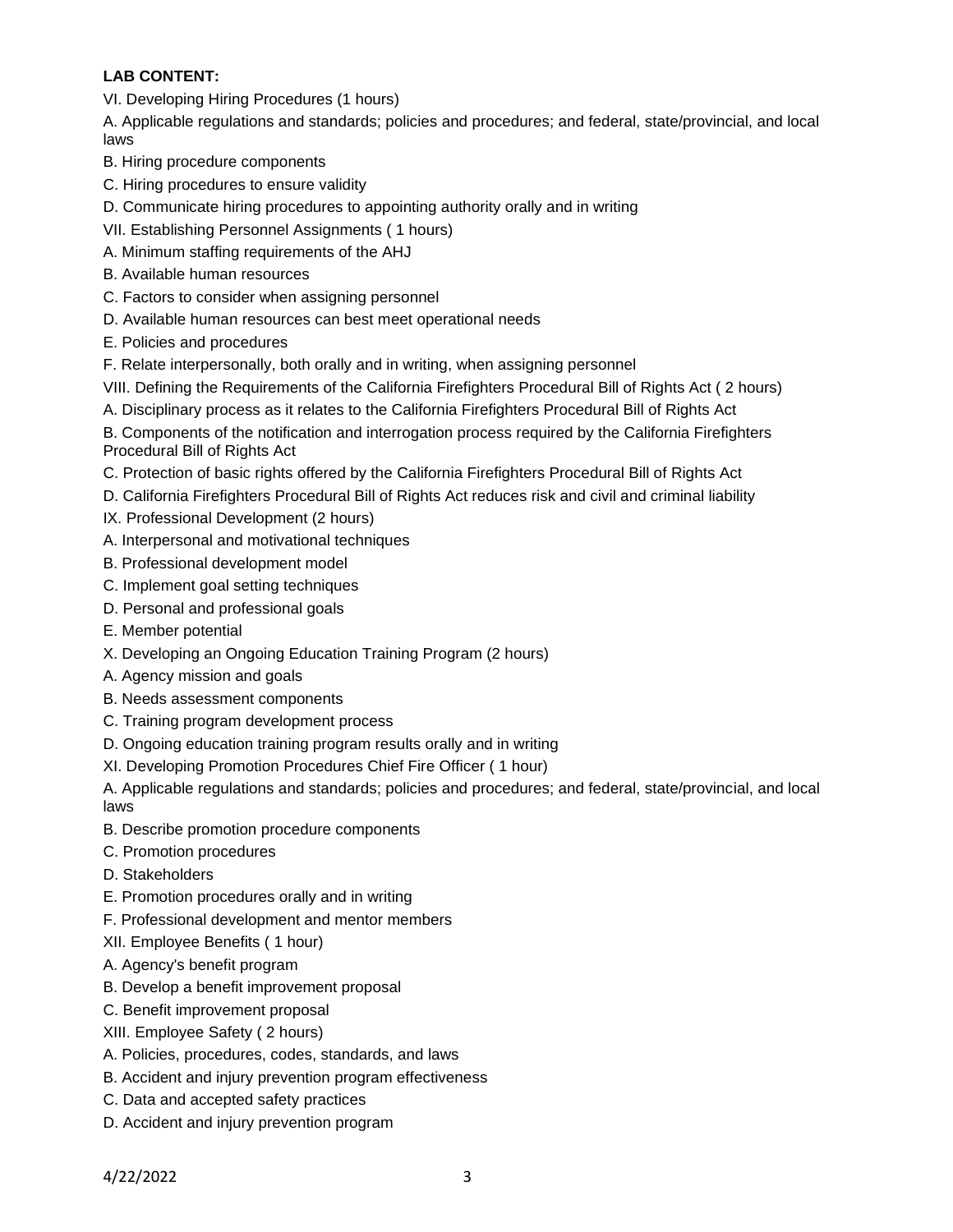### **METHODS OF INSTRUCTION:**

Skills Demonstration, Lecture, Lab, Scenario Training

#### OUT OF CLASS ASSIGNMENTS:

Required Outside Hours 8 Assignment Description Written Assignment: How does a Chief Fire Officer encourage participation in the promotion process?

Required Outside Hours 8 Assignment Description

Written Assignment: Given a list of organizational vacancies and a list of appropriate personnel and their qualifications, students will be required to fill the vacancies.

Required Outside Hours 8 Assignment Description Written Assignment: Determine whether an accident and injury prevention program is effective and compliant with applicable law.

#### **METHODS OF EVALUATION:**

Other methods of evaluation Evaluation Percent 30 Evaluation Description Evaluation of participation in and contributions to group activities/ discussions.

Objective examinations Evaluation Percent 30 Evaluation Description Evaluation of final examination and occasional tests for content and knowledge of the subject matter.

Writing assignments Evaluation Percent 40 Evaluation Description Evaluation of written analysis for content, form and application of mock presentation

## **REPRESENTATIVE TEXTBOOKS:**

Chief Officer: Principles and Practice , International Association of Fire Chiefs, Jones & Bartlett Learning , 2021.

12 Grade Verified by: Doug Achterman Chief Fire Officer 3 a Student manual , 2022.